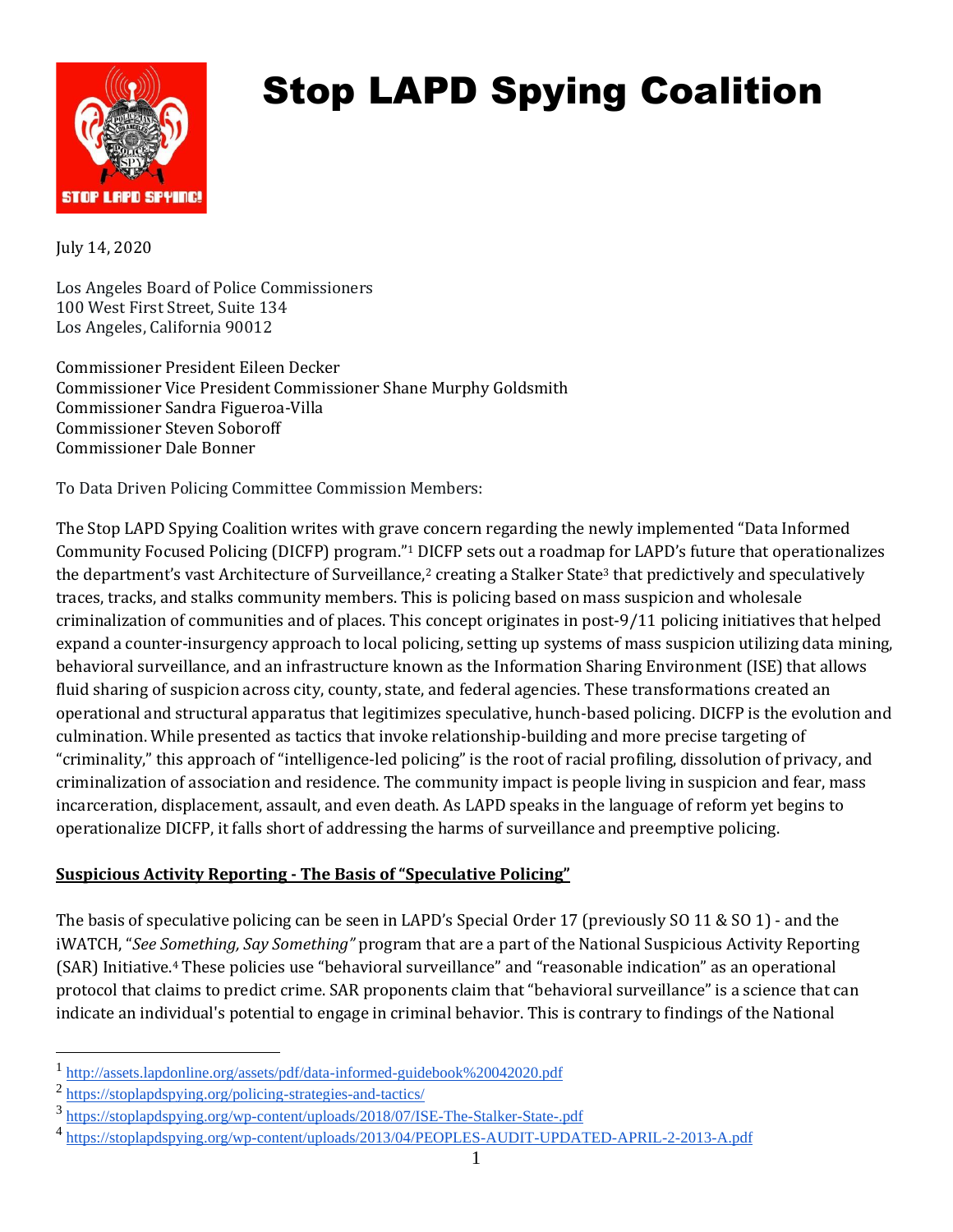Academy of Sciences, which debunks speculative policing like this as pseudo-science.<sup>5</sup> A Suspicious Activity Report, (SAR) is created when a person engages in "suspicious behavior," which is defined as "observed behavior reasonably indicative of pre-operational planning of criminal and/or terrorist activity."<sup>6</sup> This creates the criminalization of thought, where officers and community members are encouraged to presume guilt and criminality. The suspicious behaviors targeted in this surveillance include taking a photo, using binoculars, drawing a map in public, asking a business its hours of operation, and many other benign activities. Reports of these behaviors are then sent to data analytic centers called Fusion Centers. The IG audit of SAR program released on June 7, 2019<sup>7</sup> exposed continuing pattern of racial profiling of Black, Brown, and immigrant communities and the weaponizing of the iWATCH "*See Something, Say Something"* program by communities in LA with majority white populations. Out of a total of 348 SARs, 293 (84%) were filed by community informants, most frequently from majority white communities in the LAPD West and Valley Bureaus. Race was identified in 164 SARs and of this race data, 22% were Black, a 2.5 times disproportionate representation of LA's 9% Black community. 176 (51%) of SARs did not even meet basic standards and were deemed unfounded. This clearly demonstrates how racial profiling is inherent in presumptive and speculative policing.

#### **Architecture of Surveillance**

Large amounts of information gathering by police departments is done through electronic surveillance equipment such as Stingrays, automatic license plate readers (ALPR), TrapWire, high definition cameras, body cameras, drones, CCTV, social media surveillance, and much more. Information collected by these surveillance tools criminalize a person's daily lived experience. Documents obtained by the Stop LAPD Spying Coalition have repeatedly demonstrated that these programs inflict grave harm to community members. Without the massive amounts of surveillance equipment deployed by LAPD, creating ever-present surveillance within communities, the operationalization of programs like Data Informed Community Focused Policing could not exist. The now defunct LASER program is an example of how location-based policing and person-based policing was dependent on CCTV, ALPRs, risk assessments, crime databases, Field Interview (FI) cards, and ArcGIS, with plans to expand the use of Palantir mobile and social network analysis into the program.<sup>8</sup>

#### **Offender-Based Policing**

LAPD's "Offender-Based Programs" throw communities into a cycle of constant re-criminalization, using the racism and discrimination of past policing to target the same people for continued abuse and surveillance. At its core, this appears to be a reorganization of the Chronic Offender program that was part of LAPD's dismantled LASER system, now generalized into a broader approach of constantly suspecting, targeting, and tracking, previously criminalized individuals and their families, neighbors, and friends. Demonstrating how the Stalker State operates within the Information Sharing Environment, LAPD will pull information on everyone who is on parole, probation, or Post Release Community Supervision, as well as people with warrants and anyone with a previous conviction,<sup>9</sup> then target them for increased surveillance. Just like with the Chronic Offender program, the goal is to maintain ongoing suspicion and surveillance of the same people who police have always wanted to target, weaponizing the speculation legitimized by a number of different local, regional, and national databases.

<sup>5</sup> <https://stoplapdspying.org/wp-content/uploads/2013/03/Summary-National-Academy-of-Sciences-Report.pdf>

<sup>&</sup>lt;sup>6</sup> [https://www.dhs.gov/sites/default/files/publications/15\\_0223\\_NSI\\_ISE-Functional-Standard-SAR.pdf](https://www.dhs.gov/sites/default/files/publications/15_0223_NSI_ISE-Functional-Standard-SAR.pdf)

<sup>7</sup> [http://www.lapdpolicecom.lacity.org/061119/BPC\\_19-0157.pdf](http://www.lapdpolicecom.lacity.org/061119/BPC_19-0157.pdf)

<sup>&</sup>lt;sup>8</sup> <https://stoplapdspying.org/before-the-bullet-hits-the-body-dismantling-predictive-policing-in-los-angeles/>

<sup>9</sup> [http://www.lapdpolicecom.lacity.org/101519/BPC\\_19-0280.pdf,](http://www.lapdpolicecom.lacity.org/101519/BPC_19-0280.pdf) page 2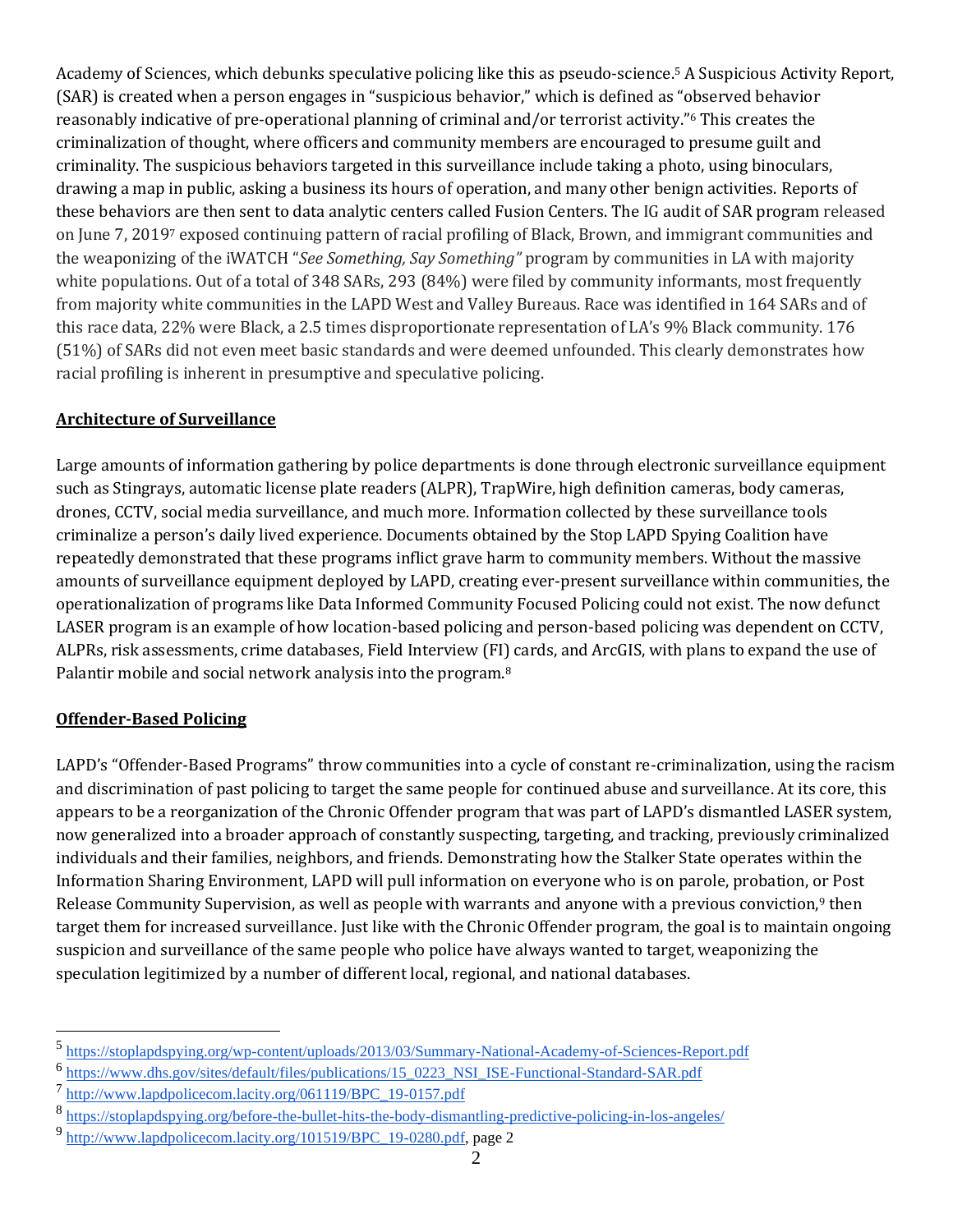These "Offender-Based Programs" are a major part of how LAPD's surveillance systems grow and expand: Every day, thousands of people are arrested and processed by police, and then police target those same people and their communities for continued surveillance. The data collected this way is used in conjunction with other information and speculation generated by daily police monitoring, questioning, and harassment. The recent scandal of LAPD officers exposed for falsifying Field Interview Cards – a key part of how police generate information for surveillance systems – suggests the immense discretion police have to use past criminalization, suspicion, exaggeration, and outright fabrication to target people. This scandal is indicative of the range of ways that LAPD generates information based on individual whim, bias, and systematic racism. "Offender-Based Programs" and other surveillance systems then weaponize that information to continue harming and criminalizing those people.

The section on "Offender-Based Programs" in LAPD's DICFP report claims that "research suggests that targeted supervision" and surveillance of people who were arrested before will reduce "recidivism" and have "a significant impact on crime rates." But the U.S. DOJ research cited<sup>10</sup> in the handbook says none of this. All this research report discusses is rates of recidivism at different time ranges after incarceration for different types of offenses and different demographic characterizations. Unlike the LAPD, the report never claims there is a benefit of police targeting people based on past arrests. And the reality is that the more police officers stalk and target a person, the more likely they are to arrest those same people. At a minimum, police will keep generating, exaggerating, and building speculative suspicion about those people and then feeding that information into surveillance systems. More broadly, "recidivism" is more a function of policing than anything else. Re-arrest often just means that the same person police chose to target once is being targeted again. And "Offender-Based Programs" are an example of how that happens: if you were arrested once, police surveillance systems will single you out again.

#### **Location-Based Policing**

Location-based policing is not new in LA and has always been driven by LAPD's decisions regarding what crimes to pursue and shaped by which communities they deem most criminal. In this way, LAPD's historical record of arrests, patrols, and criminal reports reflect the organization's own culture, beliefs, and biases, with LA's Black, Brown, and poor communities being most heavily criminalized and policed. With this history of racist policing, the use of algorithms and/or "predictive" or "proactive" policing that relies on past policing behaviors mean police today continue to patrol the same streets and neighborhoods, continuing a cycle of criminalization, occupation, and trauma that does not benefit communities and does not make communities more safe.

In Santa Cruz, police started predictive policing as a pilot program in 2011, then halted the program in 2017. In June 2020, the Santa Cruz City Council banned predictive policing outright along with the use of facial recognition technology, naming how these technologies disproportionately harm Black and Brown folks.<sup>11</sup> LAPD however, continues to use "hot spots" and algorithms as weapons of segregation, displacement, and banishment. A study of hotspot data used by LAPD in 2015 and 2018<sup>12</sup> revealed hot spots mapped around the borders of Skid Row, but nowhere within it, effectively creating a quarantined area around which police make their presence highly visible in a clear indication of where Skid Row residents were to stay, and where they were not welcome.

LAPD plans to continue policing crime hot spots after ending Operation LASER. But instead of the term "hot spots," DICFP refers to "micro geographic locations." A check of the research cited<sup>13</sup> in the DICFP guidebook reveals the

<sup>10</sup> <https://www.bjs.gov/content/pub/pdf/18upr9yfup0514.pdf>

<sup>&</sup>lt;sup>11</sup> [Santa Cruz PD Could Spark Change By Banning Predictive Policing](https://patch.com/california/santacruz/santa-cruz-pd-could-spark-change-banning-predictive-policing) June 30, 2020

<sup>12</sup> [The People's Response To OIG Audit of Data-Driven Policing,](https://stoplapdspying.org/wp-content/uploads/2019/03/Peoples_Response_with-hyper-links.pdf) 2019

<sup>&</sup>lt;sup>13</sup> [Hot Spot Policing Effects on Crime](https://publikationen.uni-tuebingen.de/xmlui/bitstream/handle/10900/64689/Braga_Hot_Spots_Policing_Review.pdf?sequence=1&isAllowed=y)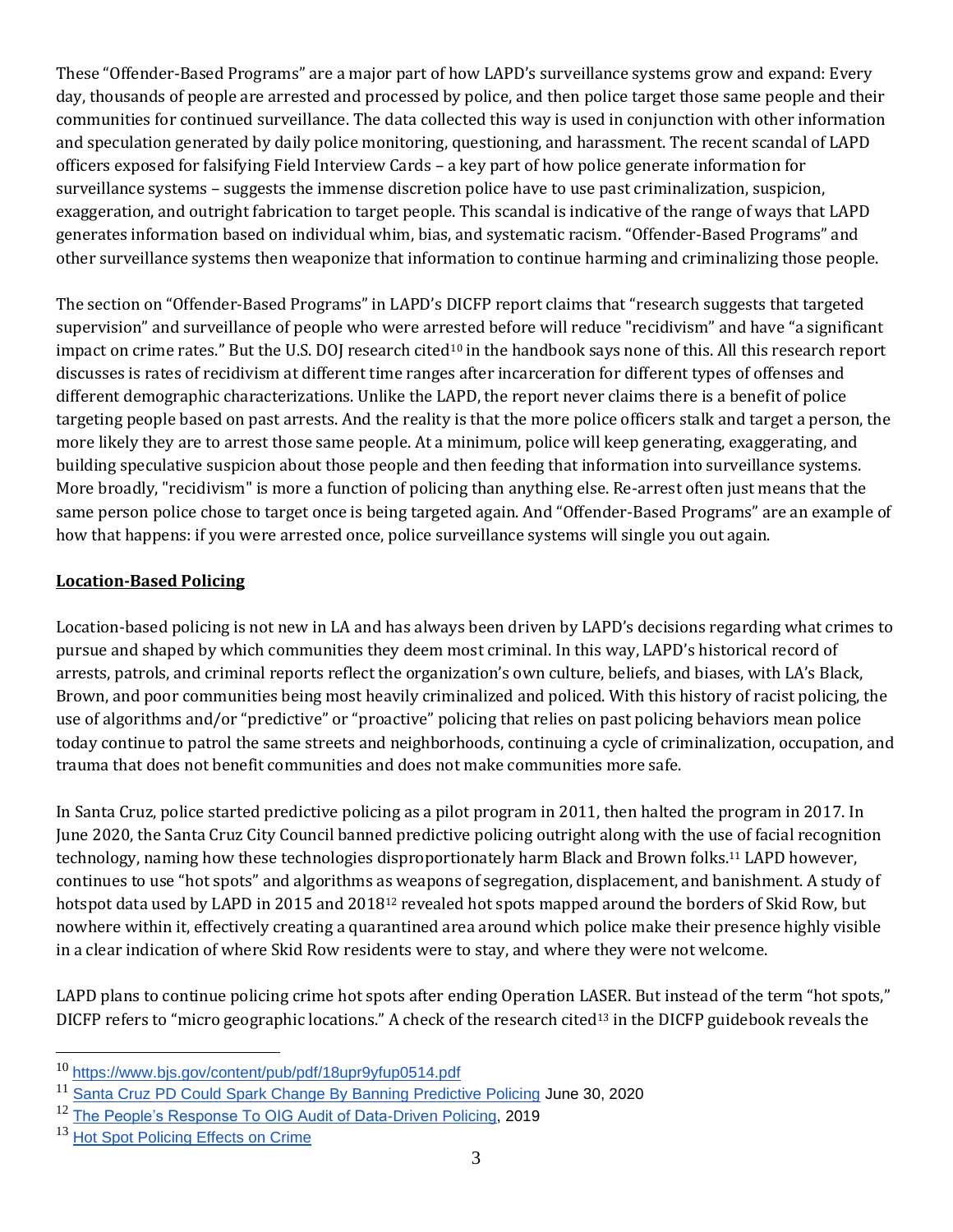term is the only thing new; the "recent" research is actually from 2011 and earlier, and gathered in consultation with some of the same actors<sup>14</sup> that created and profited from LAPD's previous predictive location-based programs - Operation LASER and Predpol - that were ultimately shuttered.

### **Data Analytic Centers**

Data Analytic Centers, used for data gathering, analytics, and sharing, are core to intelligence-led policing operations. As stated before, the Suspicious Activity Reporting program utilizes Fusion Centers. The U.S. Senate's Permanent Subcommittee on Investigations, Committee on Homeland Security and Governmental Affairs, released a highly critical report titled, "Federal Support for and Involvement in State and Local Fusion Centers,"<sup>15</sup> warning about "Waste at State and Local Intelligence Fusion Centers." The report found that fusion center intelligence was often: flawed, irrelevant or useless; inappropriate or unrelated to terrorism; had nothing of value; often outdated, duplicative and uninformative; could have violated privacy act protections; lacked adequate financial oversight; and a failure to hold officials accountable who reportedly violated guidelines. The Senate report also said that almost \$1.4 billion has been spent by the federal government on fusion centers.

LAPD through the now dismantled Operation LASER Program and the current DICFP project has incorporated mini fusion centers into our local communities called Community Safety Operation Centers (CSOC) located per bureau and Area Crime & Community Intelligence Centers (ACCIC) per area. Though the goal of each center claims to be one of building trust, their primary functions are to act as command centers, utilizing analytic tools like Palantir to spy on and stalk the community. The DICFP handbook speaks favorably of CSOCs, ignoring their deadly effect on the South Los Angeles Community during the initial launch from March to October of 2016. In 2016, LAPD killed 19 people. 13 people were killed between March and October 2016. Of these, eight killings by LAPD were related to LASER CSOC and/or "gang suppression" efforts. With the advent of ACCICs the expectation is the continuation of a legacy of surveillance, spying, infiltration, and violence.

## **Collective Efficacy**

LAPD often refers to the SARA model of "problem solving" by police<sup>16</sup> - this refers to the process of "scanning, analysis, response, and assessment" that is touted as an "evidence-based foundation" to crime control. Under Operation LASER, reference to the SARA model in grant and academic reports was frequent,<sup>17</sup> and seemed designed to frame LAPD's targeted surveillance and patrols as simply a clinical, unbiased step in this "evidence based, problem-solving" model.

Part of LAPD's surveillance and analysis under SARA includes assessment of a community's "collective efficacy," or "the degree to which people trust their neighbors to provide a sense of safety, the extent that they care about their neighborhood, and their willingness to intervene if something problematic happens."<sup>18</sup> While no one questions whether collective efficacy exists, the issue here is police attempts to measure and assign value to a neighborhood's collective efficacy, as well as to define and manipulate how collective efficacy should be performed.

 $14$  Namely, George Tita and Craig Uchida, per [Appendix 12, page 67-69](https://publikationen.uni-tuebingen.de/xmlui/bitstream/handle/10900/64689/Braga_Hot_Spots_Policing_Review.pdf?sequence=1&isAllowed=y)

<sup>15</sup> <https://www.documentcloud.org/documents/446073-10-2-12-psi-staff-report-re-fusion-centers.html>

 $16$  LAPD Data Informed Community Focused Policing, April 2020, page 9

<sup>&</sup>lt;sup>17</sup> [Los Angeles, California Smart Policing Initiative Reducing](http://newweb.jssinc.org/wp-content/uploads/2014/11/Spotlight-on-Operation-LASER.pdf) Gun-Related Violence through Operation LASER

 $18$  LAPD Data Informed Community Focused Policing, April 2020, page 8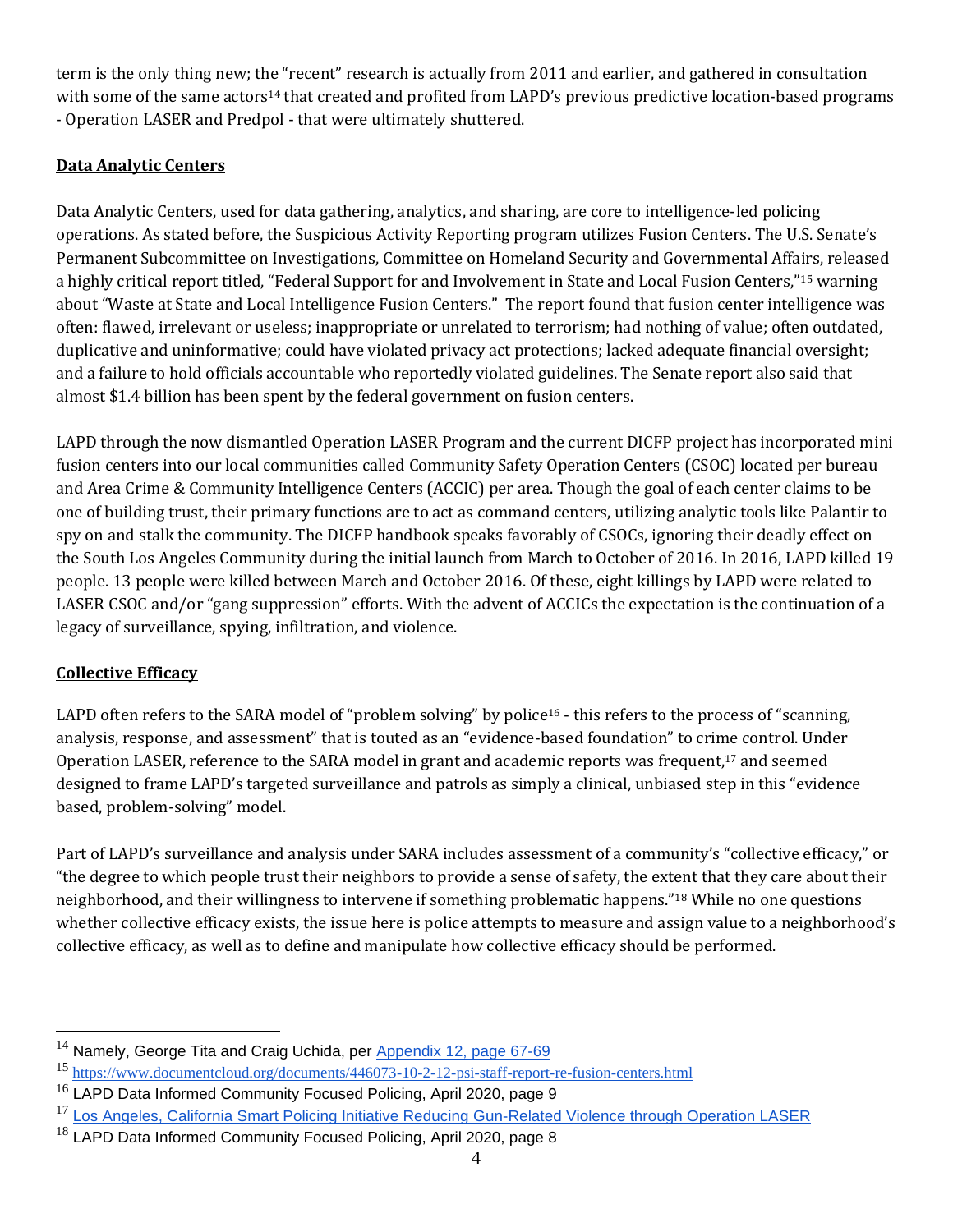Under SARA, neighborhoods are assessed by their "physical conditions" and "signs of disorder."<sup>19</sup> "Land usage" as well as "empty lots, vacant buildings, trash, abandoned cars" are assessed, and "people in the neighborhood will be observed." Neighborhoods with higher "signs of disorder" are deemed to have less collective efficacy, which LAPD links to a higher likelihood of crime; these areas are then more likely to be targeted by LAPD for "location based policing" or as a "Neighborhood Engagement Area" without acknowledging how poverty contributes to these physical conditions, and how additional policing and surveillance of poverty increases harm. The criminalization of poverty via "scanning" and assessments of also extends to residents; in a project report<sup>20</sup> from Justice & Security Strategies (the creators of Operation LASER) regarding social efficacy in Miami-Dade County, older residents who owned homes were viewed as having a higher collective efficacy - therefore, were considered by researchers to make neighborhoods more orderly - than younger residents, women, residents who used income assistance, and those who were renters.

#### **Community Surveys**

LAPD currently uses community surveys to gauge public "sentiment" about the police and about feelings of safety in a person's own neighborhood, yet there is much about this process that remains opaque.

ELUCD is one company surveying Angelenos for "sentiment" for LAPD, and results are issued in the form of a report, listing the "top concerns" of respondents in each area. Notable here is that respondents can take the surveys anonymously, and that surveys are typically sent to a respondents' smart device, tablet, or computer, which must have the GPS location turned on to get "pinged" by the company.<sup>21</sup> ELUCD's "data science" is proprietary, leaving questions about how surveys are distributed (what proportion are sent to smart devices?), who is responding, how it is verified that a respondent is a member of the neighborhood they are answering questions about, how results are used, and how the experiences of folks who don't have access to surveys - or who would be disinclined to respond - are considered. In New York,<sup>22</sup> ELUCD survey results are used by NYPD to map and consider neighborhoods based on changes of their trust of police. To what extent does LAPD also use the unproven and opaque tactic of "sentiment mapping" from ELUCD surveys, and in what way?

It is also important to understand all the ways the public has previously given feedback to LAPD, and how this feedback is routinely overlooked or twisted - such as in the case of formal complaints (of thousands of complaints of biased policing filed since 2010, zero have been sustained), as well as the 2016 community survey administered by LAPD, in which Black respondents' answers were framed as unreliable perceptions, while the answers of non-Black respondents were credited as their experiences. <sup>23</sup> These are just a few examples demonstrating that demonstrate LAPD is not truly seeking to know the experiences of community members, but rather eliciting specific responses. In this way, surveys become yet another prop under the banner of "building trust" and "neighborhood policing."

#### **Conclusion/ Demands**

It is no surprise that the LAPD is deceitfully promoting its recent forms of data-driven policing as "community focused" or "location-based" and thus devoid of bias or racism. LAPD routinely denies its own history of violent

<sup>&</sup>lt;sup>19</sup> [Smart Policing in Los Angeles: Targeting Gun Violence](https://stoplapdspying.org/wp-content/uploads/2018/05/Attachment-2-Program-Narrative.pdf)

<sup>20</sup> [Neighborhoods and Crime: Collective Efficacy and Social Cohesion in](https://www.ncjrs.gov/pdffiles1/nij/grants/245406.pdf) Miami-Dade County, page 89

<sup>&</sup>lt;sup>21</sup> Page 30 [LAPD OIG Review of Selected LAPD Data-Driven Strategies, 2019](http://www.lapdpolicecom.lacity.org/031219/BPC_19-0072.pdf)

<sup>22</sup> [GovTech.com 2018](https://www.govtech.com/biz/Elucd-a-Community-Pollster-for-Police-Raises-1M-Seed-Round.html)

 $23$  [LAPD report on biased policing finds problem is more perception than reality, November 2016](https://www.scpr.org/news/2016/11/14/66116/lapd-report-on-biased-policing-finds-problem-is-mo/)